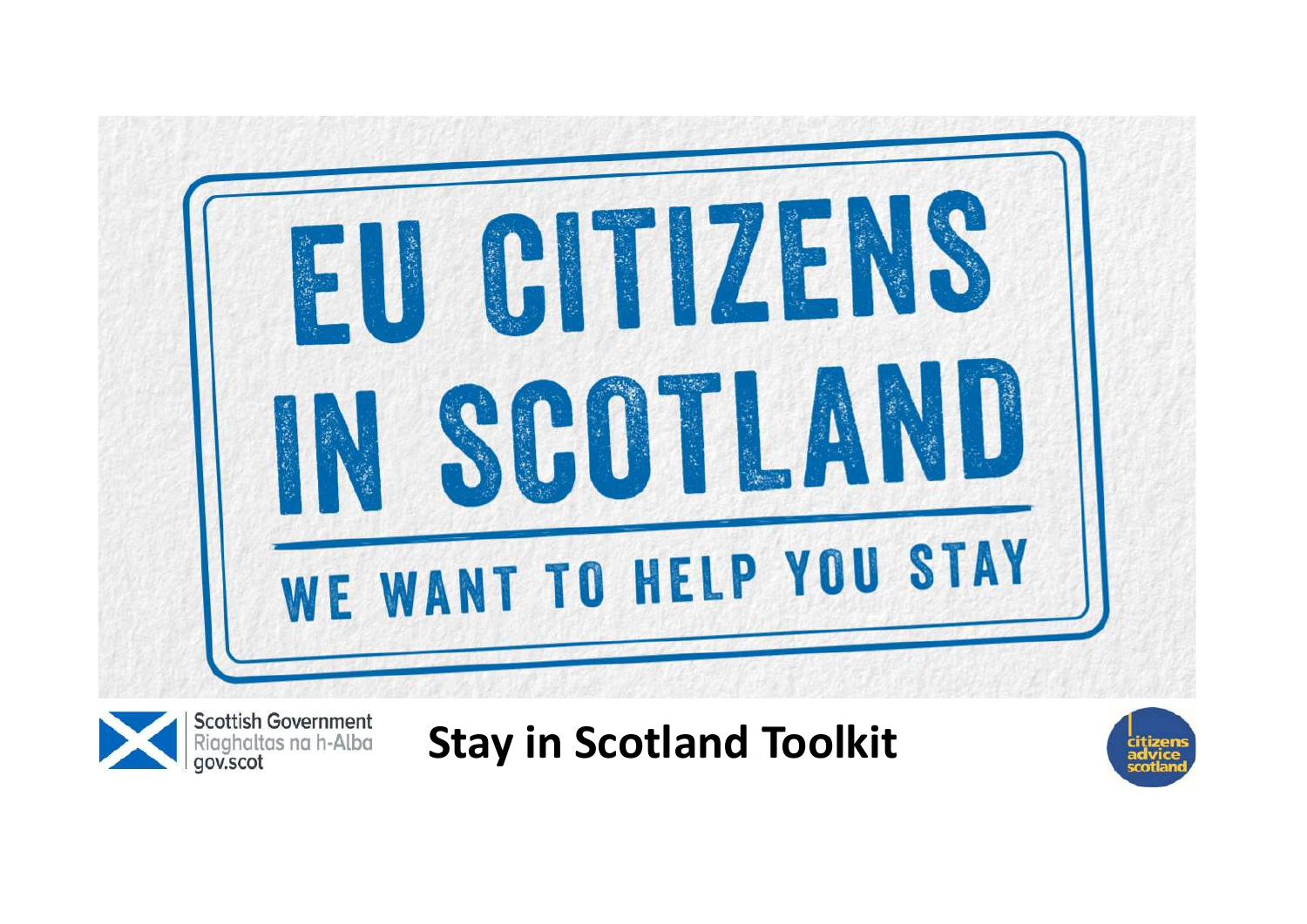# Background

- Following decisions by the UK Government the UK has now left the EU.
- EU citizens and their families will have to apply to the UK Government's EU Settlement Scheme by 30 June 2021 in order to continue living, working and studying in the UK after that date.
- The Scottish Government launched the **Stay in Scotland** campaign in April 2019 to raise awareness of the need for EU citizens to apply to the UK Government's EU Settlement Scheme, and to provide the necessary support to allow people to make their application.
- EU citizens who have been in the UK for five continuous years will be able to apply for settled status. EU citizens who have been in the UK less than five years can apply for presettled status. After five years continuous residency they can then apply for settled status. For further information please visit: www.mygov.scot/stayinscotland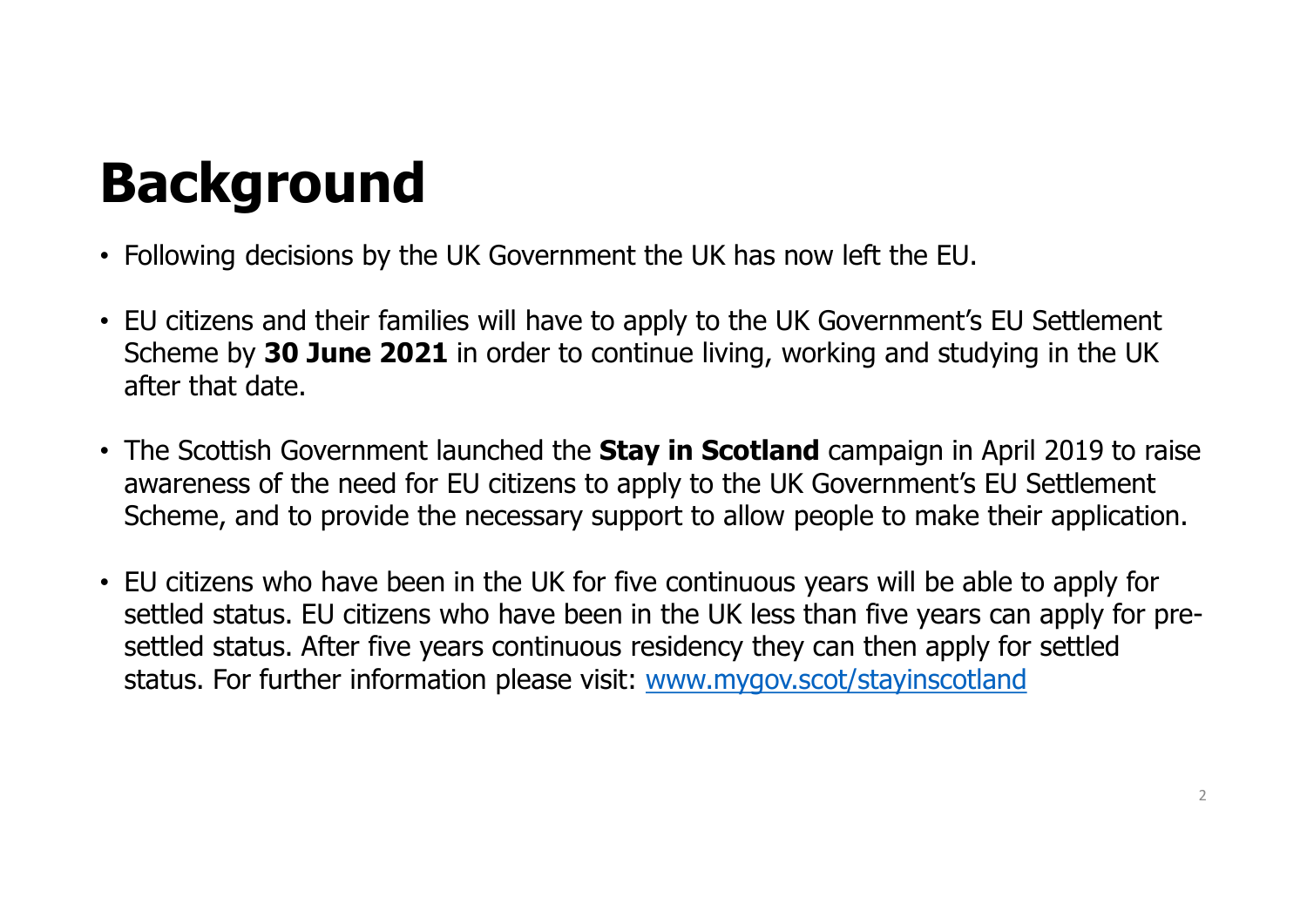# Background

- The Stay in Scotland campaign includes a support and advice service for citizens affected by the EU Settlement Scheme. This service is being delivered by Citizens Advice Scotland and is free to access by contacting the helpline on 0800 916 9847.
- The Scottish Government has produced a package of support to help EU citizens stay in Scotland. This package of support includes: guide for EU citizens; guide for employers of EU citizens; factsheet and leaflets. You can download this at www.gov.scot/stayinscotland
- **Background**<br>• The Stay in Scotland campaign includes a support and advice service for citizens affected<br>by the EU Settlement Scheme. This service is being delivered by Citizens Advice Scotland<br>and is free to access by con factsheets explaining EU citizens' rights in Scotland. The factsheets provide information **Sackground**<br>The Stay in Scotland campaign includes a support and advice service for citizens affected<br>by the EU Settlement Scheme. This service is being delivered by Citizens Advice Scotland<br>and is free to access by conta benefits. https://justcitizens.scot/EU
- We would be delighted for this campaign to be extended further through your networks.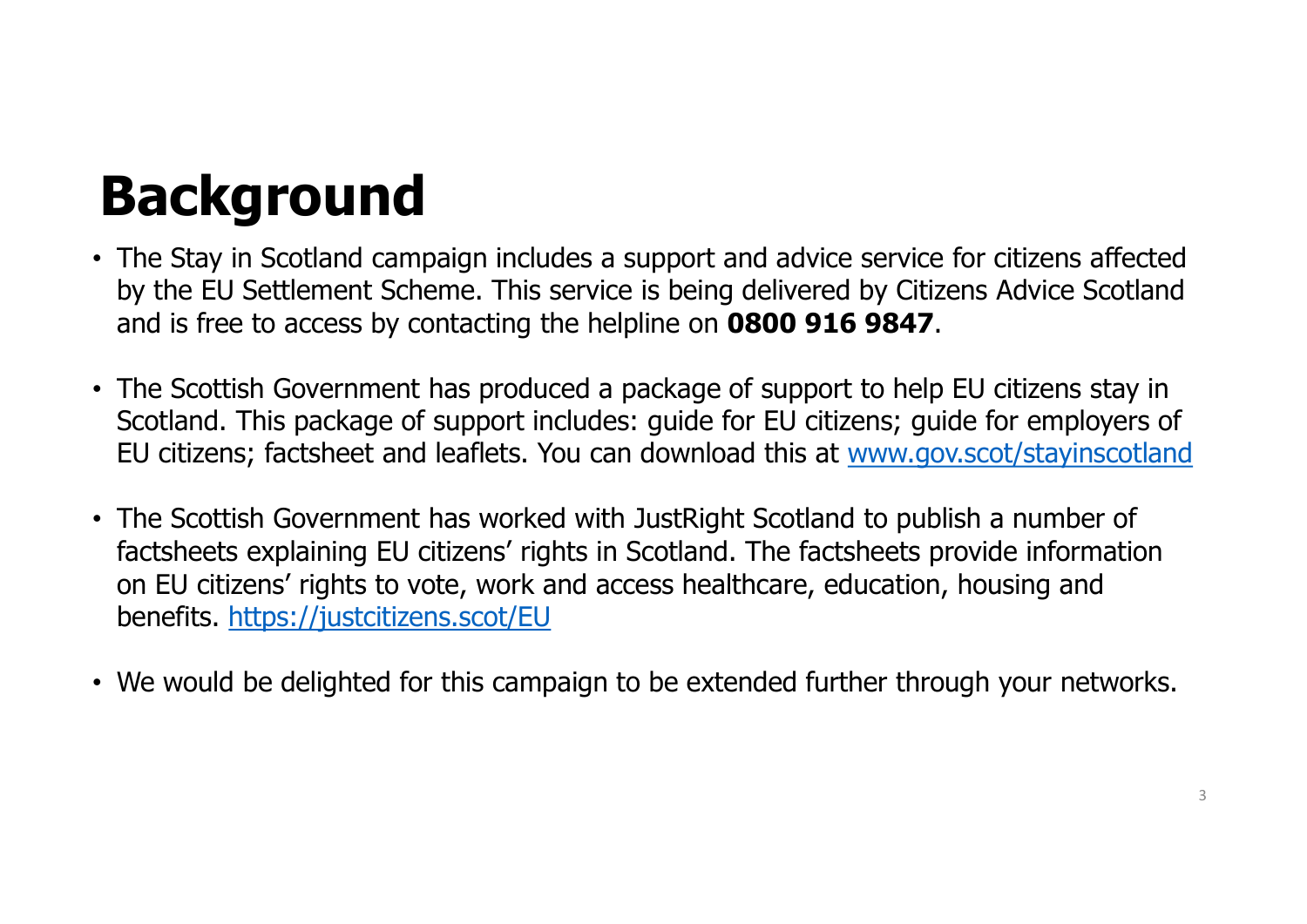# Key Messages

- Following decisions by the UK Government, the UK has now left the EU.
- We know that EU citizens have questions about what happens next and what you need to do.
- We want you to stay in Scotland, but you will need to apply to the UK Government's EU Settlement Scheme in order to continue living, working and studying in the UK.
- EU citizens and their families who are resident in the UK by 31 December 2020 will have to apply to the UK Government's EU Settlement Scheme by 30 June 2021 in order to continue living, working and studying in the UK after that date. • We know that EU citizens have questions about what happens next and what you need to do.<br>
• We want you to stay in Scotland, but you will need to apply to the UK Government's EU Settlement<br>
Scheme in order to continue l
- To help guide you through the steps you need to take to stay, you can access the **Stay in** Scotland package of support at www.mygov.scot/stayinscotland
- A support and advice service is also available for all citizens living in Scotland affected by the UK Government's EU Settlement Scheme who may need additional information and support.
- 916 9847 or visit www.cas.org.uk/brexit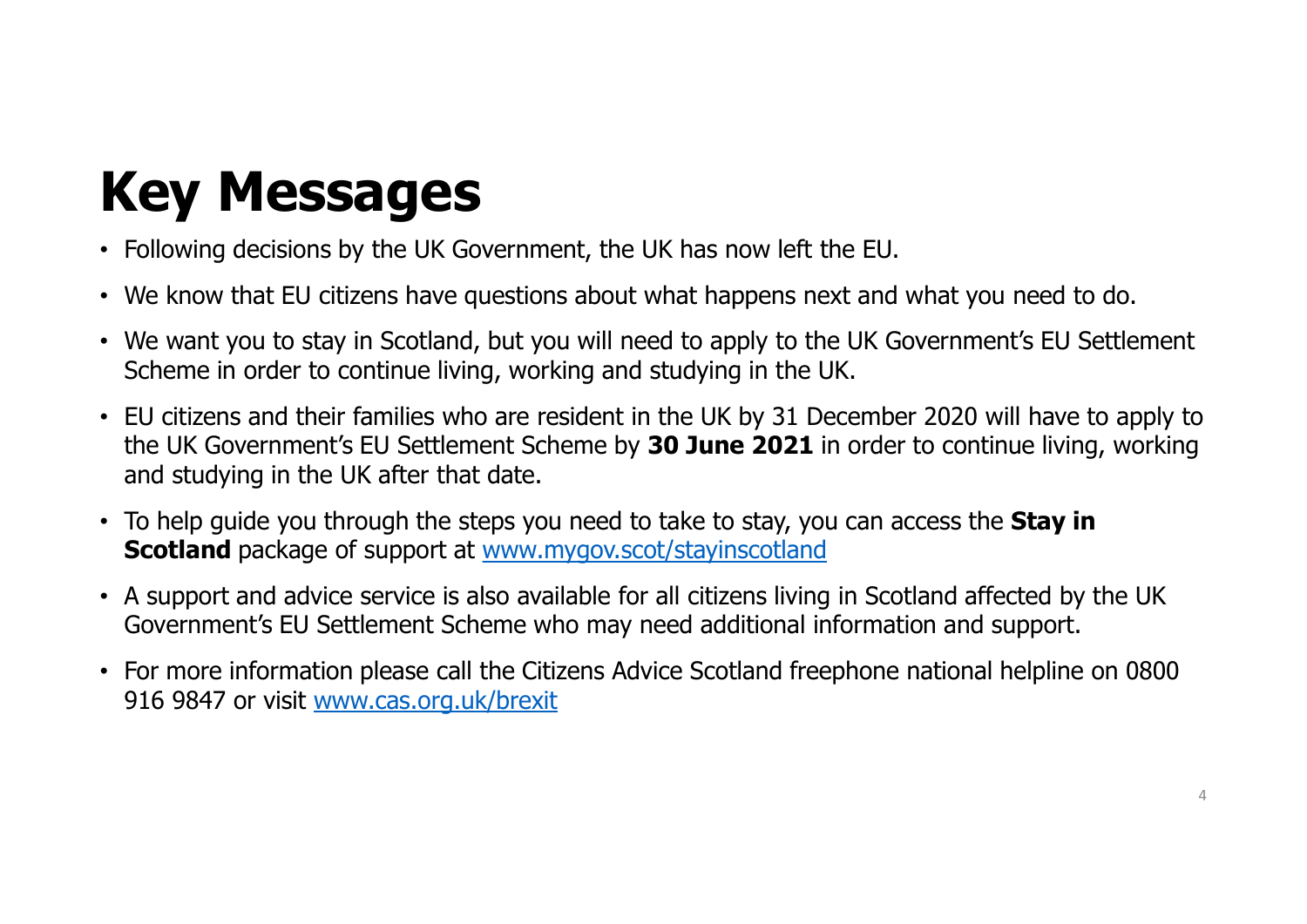# Stay in Scotland Toolkit

The following assets are available within this toolkit and to download via WeTransfer: https://we.tl/t-yR4hkIr2me **Stay in Scotland Toolkit**<br>The following assets are available within this toolkit and to download via W<br>https://we.tl/t-yR4hkIr2me<br>• A3 poster (with and without trims)<br>• Factsheet<br>• Guide for employers The following assets are available within this toolkit and to download v<br>
https://we.tl/t-yR4hkIr2me<br>
• A3 poster (with and without trims)<br>
• A5 information leaflet (available in English and 21 additional languag<br>
• Factsh

- A3 poster (with and without trims)
- 
- 
- 
- Guide for EU citizens
- Radio advert
- Animated gif (1080x1920px)
- 
- Static image for twitter (800x418px)
- Static image for web (1200x627px)
- Copy for use on website and social channels

## Please share using #WeAreScotland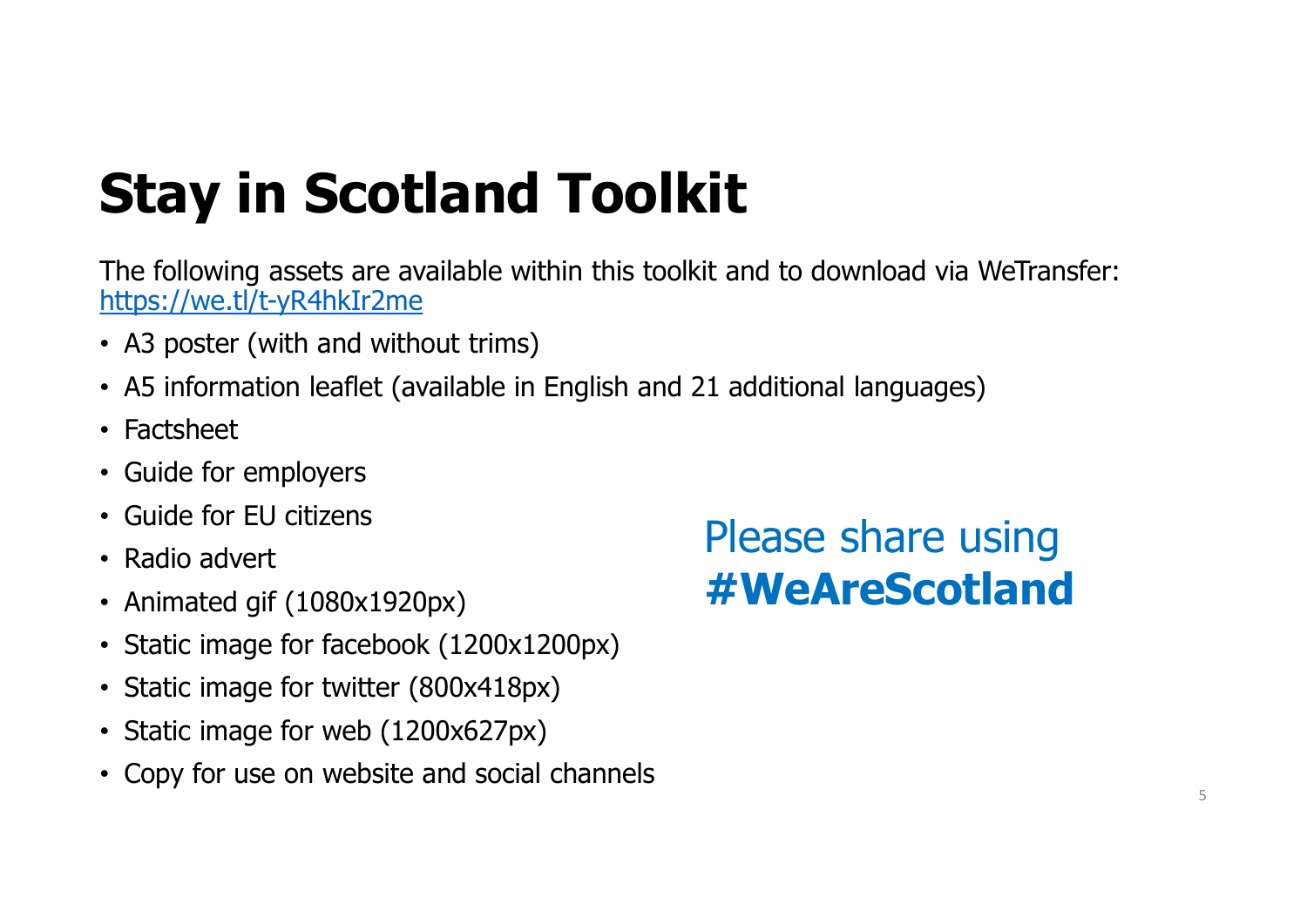# Digital Assets

The following are available for use across social media channels:

- digital animation (30 sec)
- static images

Download here: https://we.tl/t-yR4hkIr2me

**INFORMATION FOR EU CITIZENS LIVING IN SCOTLAND.**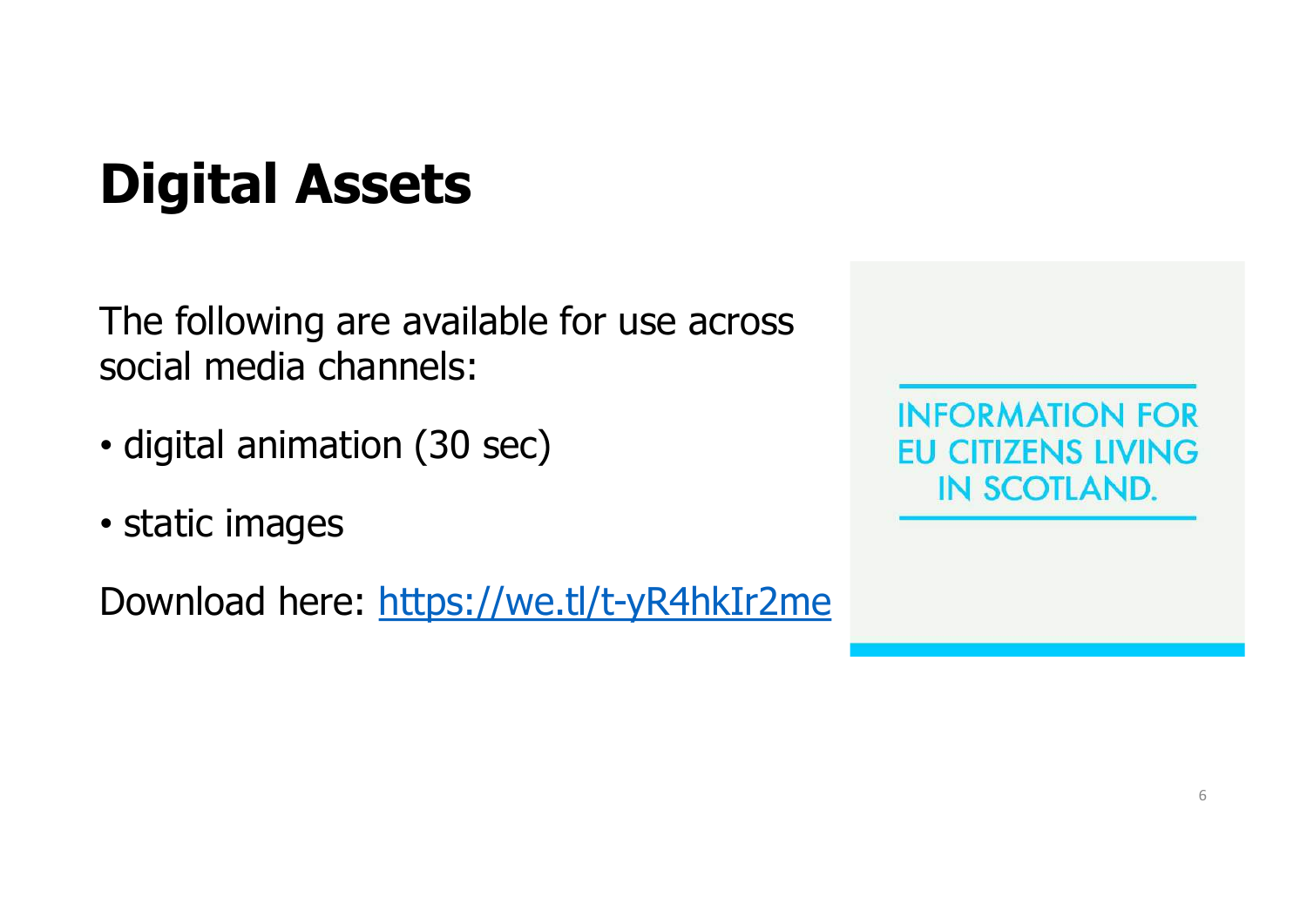# Suggested social media copy **Suggested social media Co.**<br>
• Option 1 – 293 Characters with spaces<br>  $\leftarrow$  Headline> Stay in Scotland

## <Headline> Stay in Scotland

Suggested social media copy<br>
option 1 – 293 Characters with spaces<br>
<br>
<Headline> Stay in Scotland<br>
<Copy> Scotland wants EU citizens to stay here after the transition period for Brexit. So, don't put it off – get help<br>
to to stay now at mygov.scot/Stayinscotland. You'll find clear, step-by-step advice and all the support you need. You can also call the national Citizens Advice Scotland helpline FREE on 0800 916 9847. **Suggested social media**<br>
• Option 1 – 293 Characters with spaces<br>  $\leq$  Headline> Stay in Scotland<br>  $\leq$ Copy> Scotland wants EU citizens to stay here after the transition<br>
to stay now at <u>mygov.scot/Stayinscotland</u>. You' **Suggested social media COpy**<br> **Copy**<br> **Copy**<br> **Copy** Scotland wants EU citizens to stay here after the transition period for Brexit. So, don't put it off – get help<br>
stay now at <u>mygov.scot/Stavinscotland</u>. You'll find cl

<Headline> Stay in Scotland mygov.scot/StayinScotland or call the national Citizens Advice Scotland helpline FREE: 0800 916 9847

**Call to action:** You can either direct people to www.mygov.scot/stayinscotland or Citizens Advice Scotland www.cas.org.uk/brexit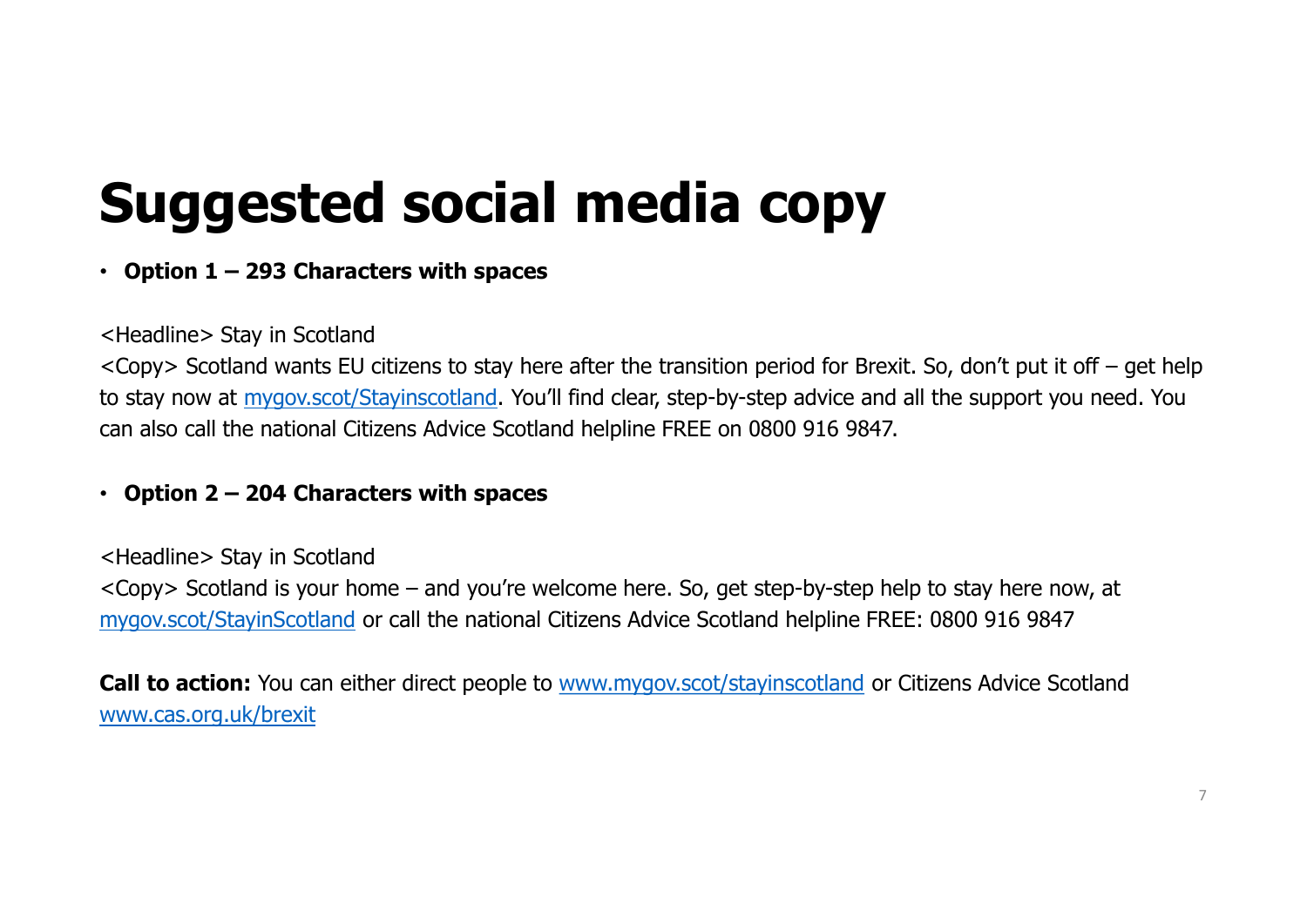## Poster

An A3 poster is available for you to download and **Poster**<br>An A3 poster is available for you to download and<br>display via WeTransfer: https://we.tl/t-yR4hkIr2me<br>Nou can also adant the files to include your own logo

You can also adapt the files to include your own logo. Please do not change any other messages.



We know that EU citizens have questions about what happens next and what you need to do.

We want you to stay in Scotland, but you will need to apply to the UK Government's EU Settlement Scheme in order to continue living, working and studying in the UK.

To help guide you through the steps you need to take to stay, you can access the Stay in Scotland package of support at mygov.scot/stayinscotland

A support and advice service is also available for all citizens living in Scotland affected by the UK Government's EU Settlement Scheme who may need additional information and support.

For more information please call the Citizens Advice Scotland freephone national helpline on 0800 916 9847 or visit cas.org.uk/Brexit



#WeAreScotland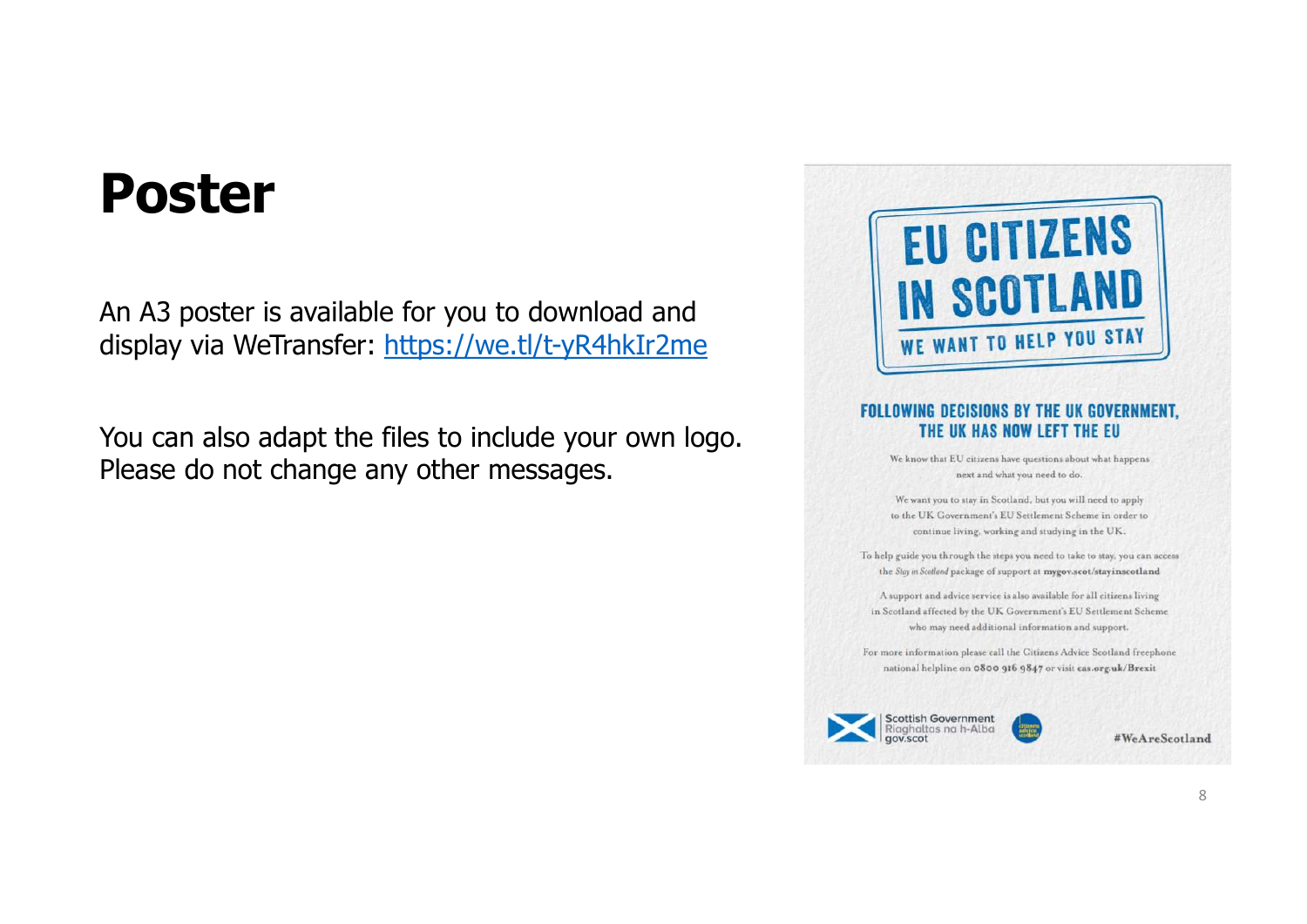support.

**A5 leaflet**<br>The following leaflet is available in English to dow<br>also available in 21 different languages via WeTrai The following leaflet is available in English to download and display. A version is also available in 21 different languages via WeTransfer: https://we.tl/tyR4hkIr2me

It includes information on who must apply, who to apply, what you are applying for and where you can get help. It is also available to download by visiting the EU citizens staying in Scotland: package of support page:

https://www.gov.scot/publications/eu-citizens-staying-in-scotland-package-of-

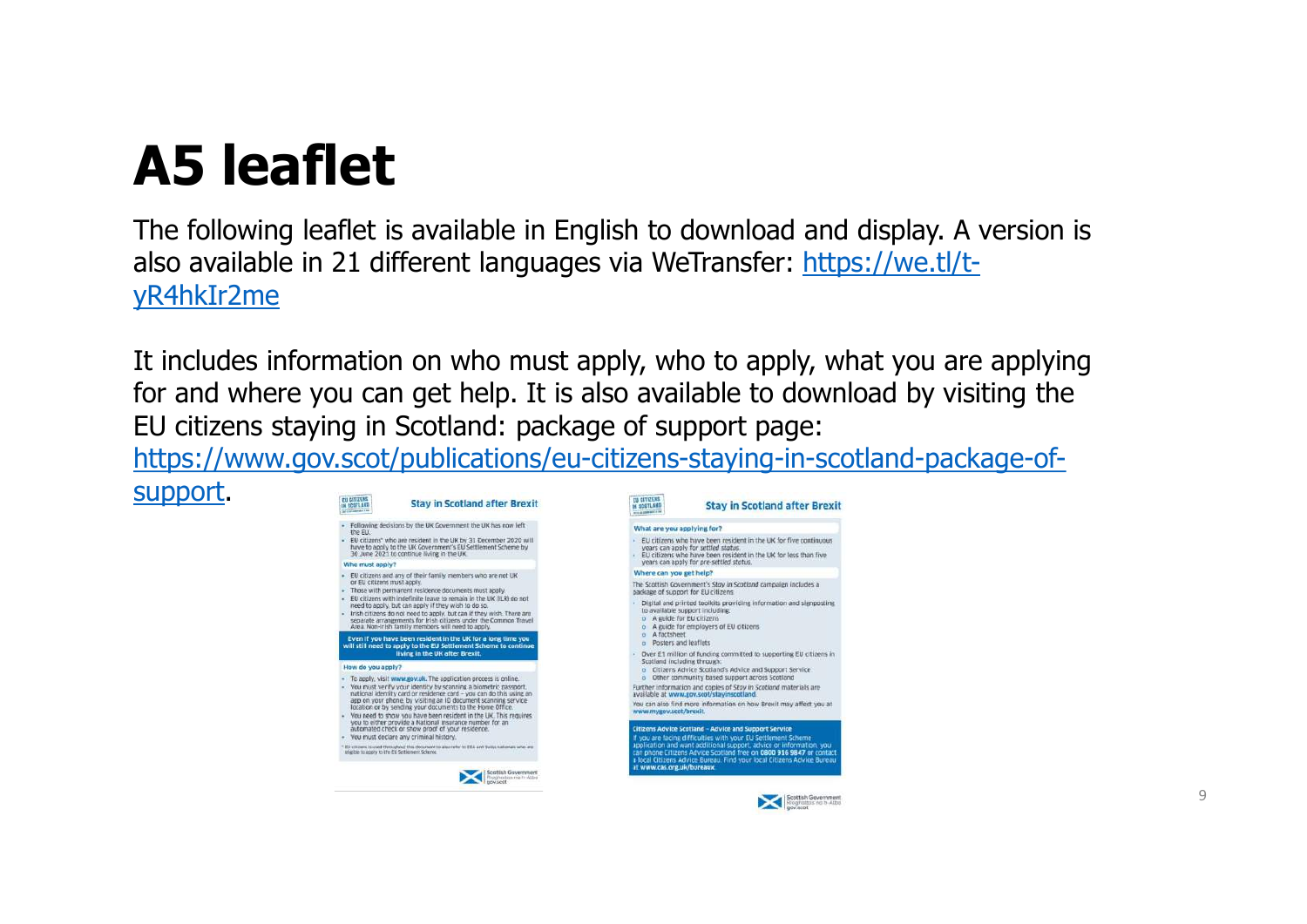# Guide for EU Citizens

The following Guide for EU Citizens is also available for download via WeTransfer: https://we.tl/t-yR4hkIr2me

It includes information on the UK Government's EU Settlement Scheme, details of the application process and requirements and links to other resources.

It is also available to download by visiting the EU citizens staying in Scotland: package of support page: https://www.gov.scot/publications/eu-citizens-staying-in-scotland-packageof-support

What you need to know - How the EU Settlement Scheme works

How does the EU Settlement Scheme application process work?

The application process is online, accessible via a computer, tablet or mobile phone.

Applicants will need to provide factual information such as their name, address and details of identity documents like a passport or national identity card, and a National Insurance number.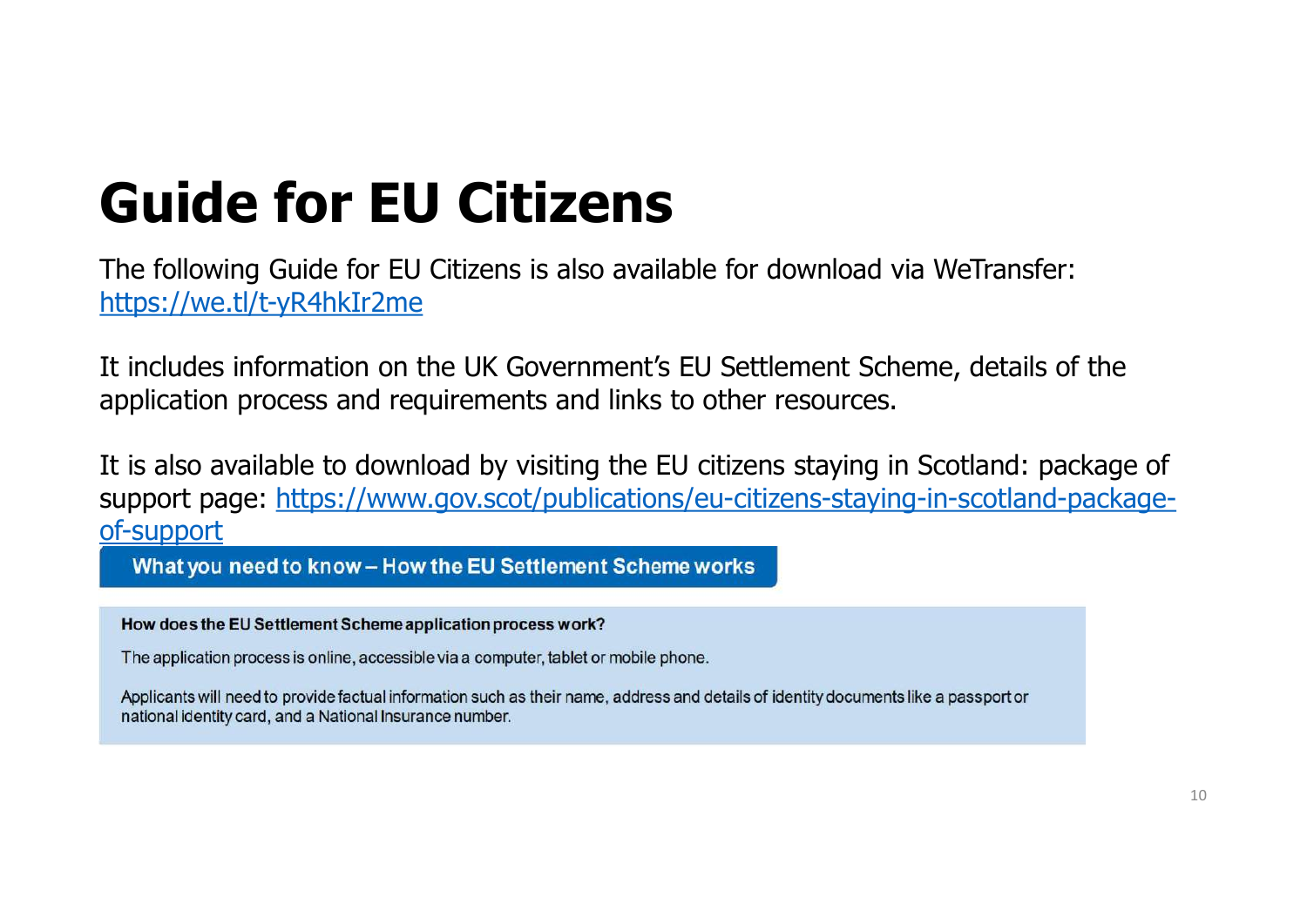# Guide for Employers

Guide for Employers<br>The following Guide for Employers is available for download via WeTransfer: https://we.tl/t-<br>Thincludes information on the LIV Covernment's EU Sottlement Scheme, details of the yR4hkIr2me

It includes information on the UK Government's EU Settlement Scheme, details of the application process and requirements, links to other resources and some practical suggestions about how you can support your EU employees in the workplace.

It is also available to download by visiting the EU citizens staying in Scotland: package of support page: https://www.gov.scot/publications/eu-citizens-staying-in-scotland-packageof-SUDDOLT<br>What you need to know – Key information for employers

Current 'right to work' checks (e.g. passport and/or national identity card) apply until the end of 2020.

The UK Government have said that EU citizens can continue to use their passport or national identity card as proof of their rights until 30 June 2021.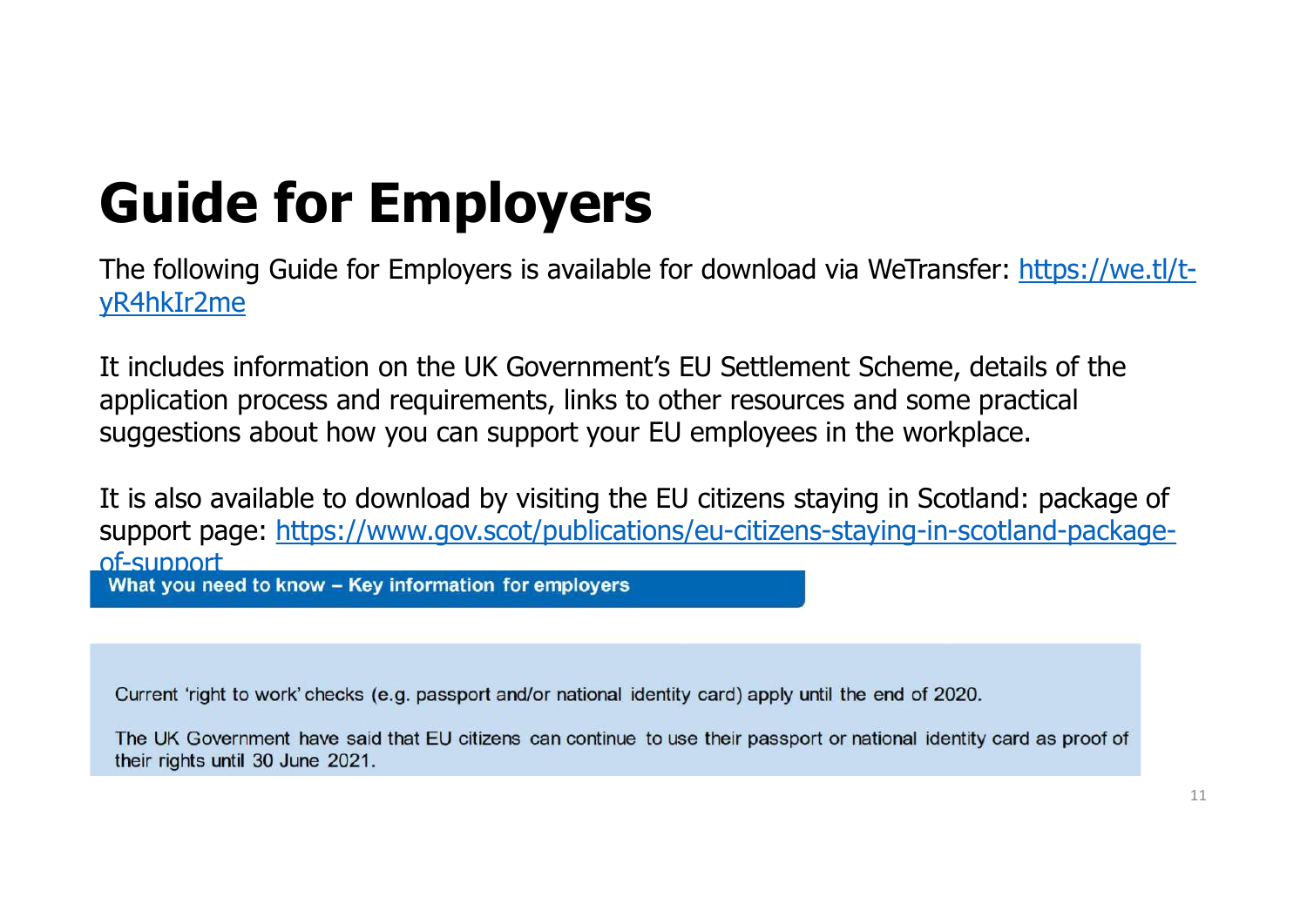# Key Facts

Key Facts are available for download via WeTransfer: https://we.tl/t-yR4hkIr2me

They are also available to download by visiting the EU citizens staying in Scotland: package of support page: https://www.gov.scot/publications/eu-citizens-staying-inscotland-package-of-support

**Key Facts**<br>Key Facts are available for download via WeTransfer: https://we.tl/t-yR4hkIr2me<br>They are also available to download by visiting the EU citizens staying in Scotland:<br>package of support page: https://www.gov.scot **Key Facts**<br>
Key Facts are available for download via WeTransfer: <u>https://we.tl/t-yR4hkIr2me</u><br>
They are also available to download by visiting the EU citizens staying in Scotland:<br>
package of support page: <u>https://www.go</u> pre-settled status. Please visit https://justcitizens.scot/EU to download.

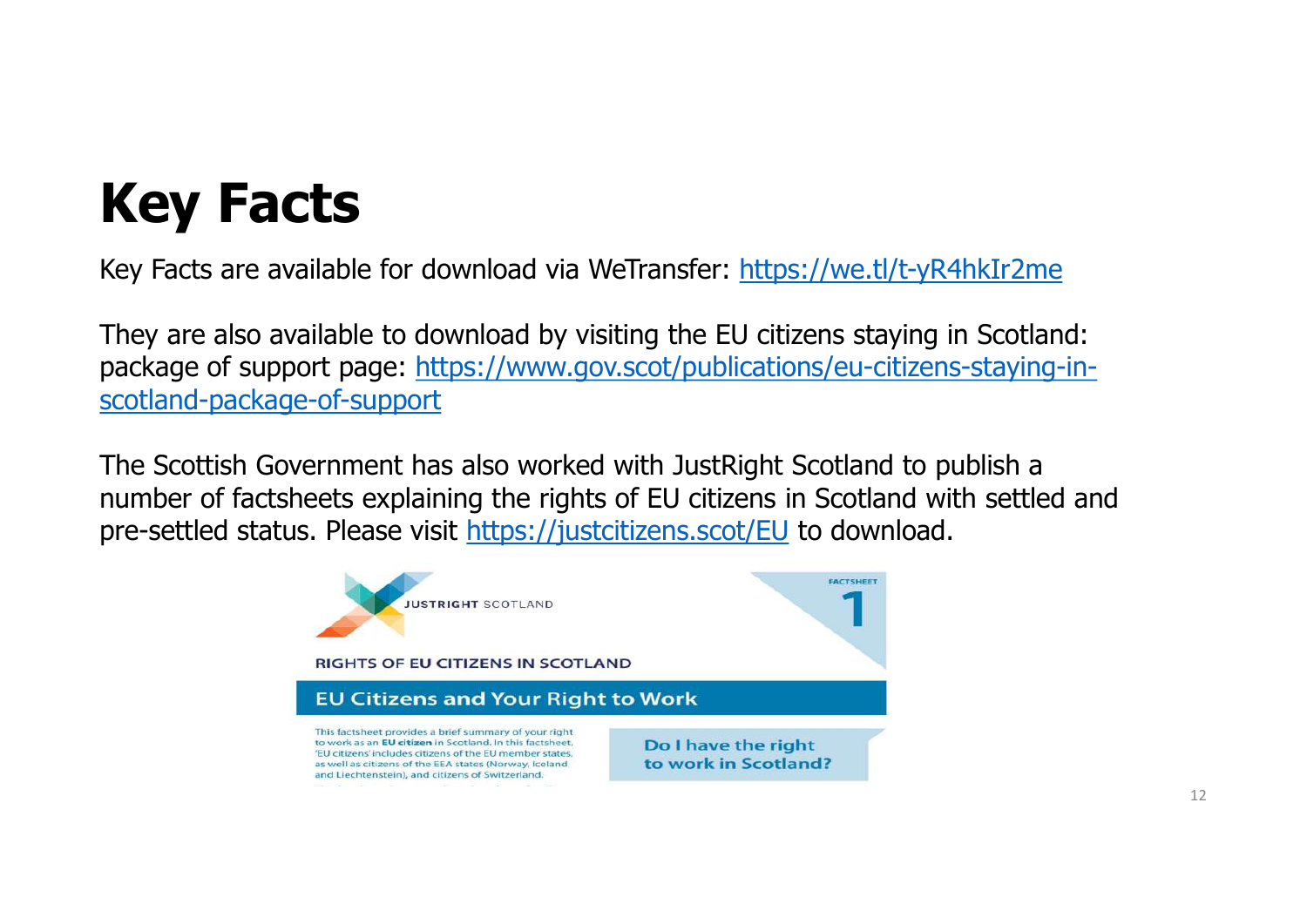# Radio Ad

A radio advert is available to download via WeTransfer: https://we.tl/t-yR4hkIr2me

The script is as follows:

"The UK has left the EU. This will effect EU citizens who have chosen to make Scotland their home. We want you to stay here. So to help guide you through the steps you need to take to stay the Scottish Government as produced a package of support. Find out more about how to apply for the EU Settlement Scheme at www.mygov.scot/brexit"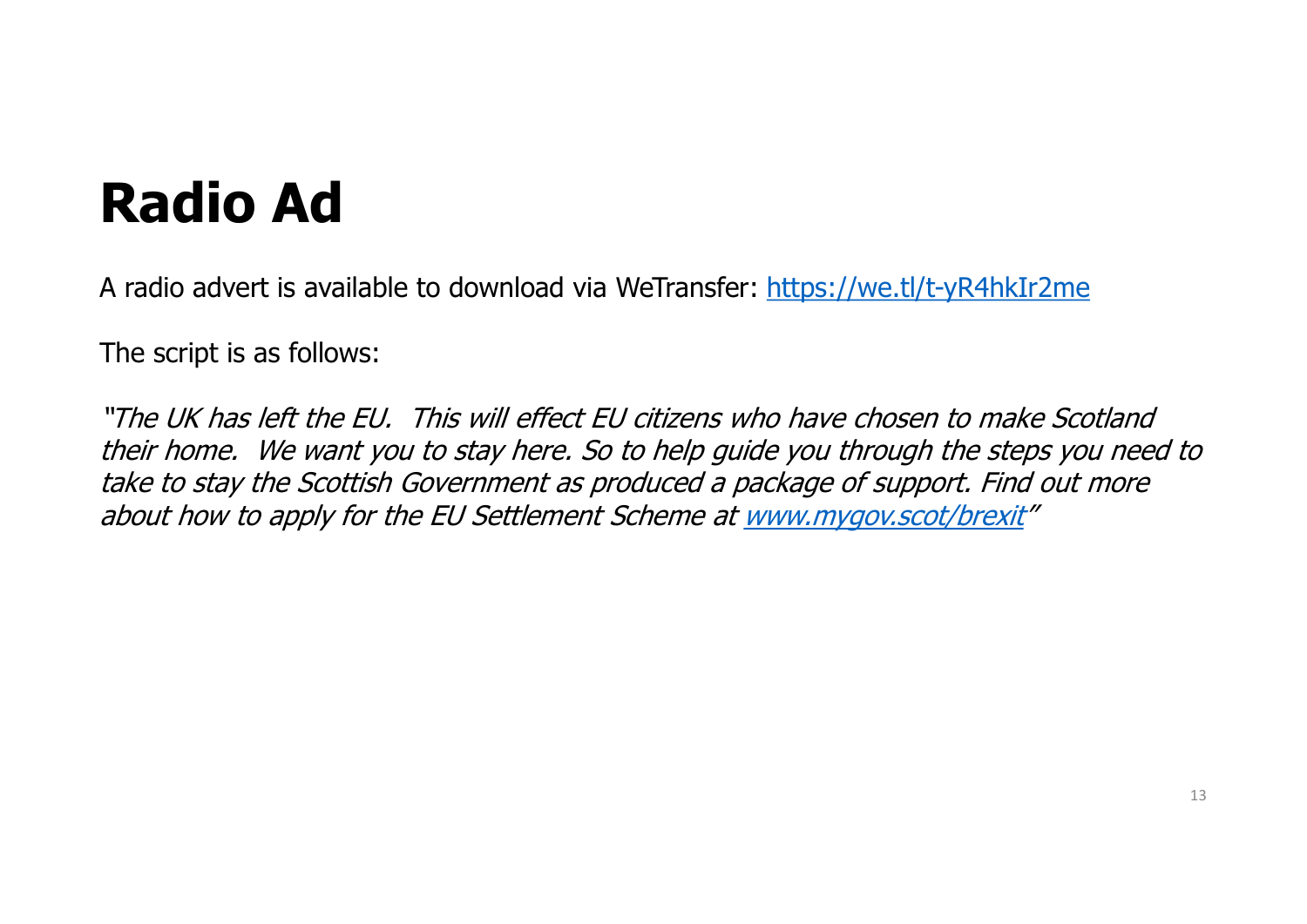# **Website**

A web banner (size 1200 x 627) is available for use on web pages or relevant formats. Download via WeTransfer: https://we.tl/t-yR4hkIr2me

You also can find sample copy to use on your website or newsletter within the key messages, via WeTransfer (https://we.tl/t-RpzEv8wj5a) or by visiting www.mygov.scot/stayinscotland



SEE OUR GUIDE TO HELP YOU STAY.



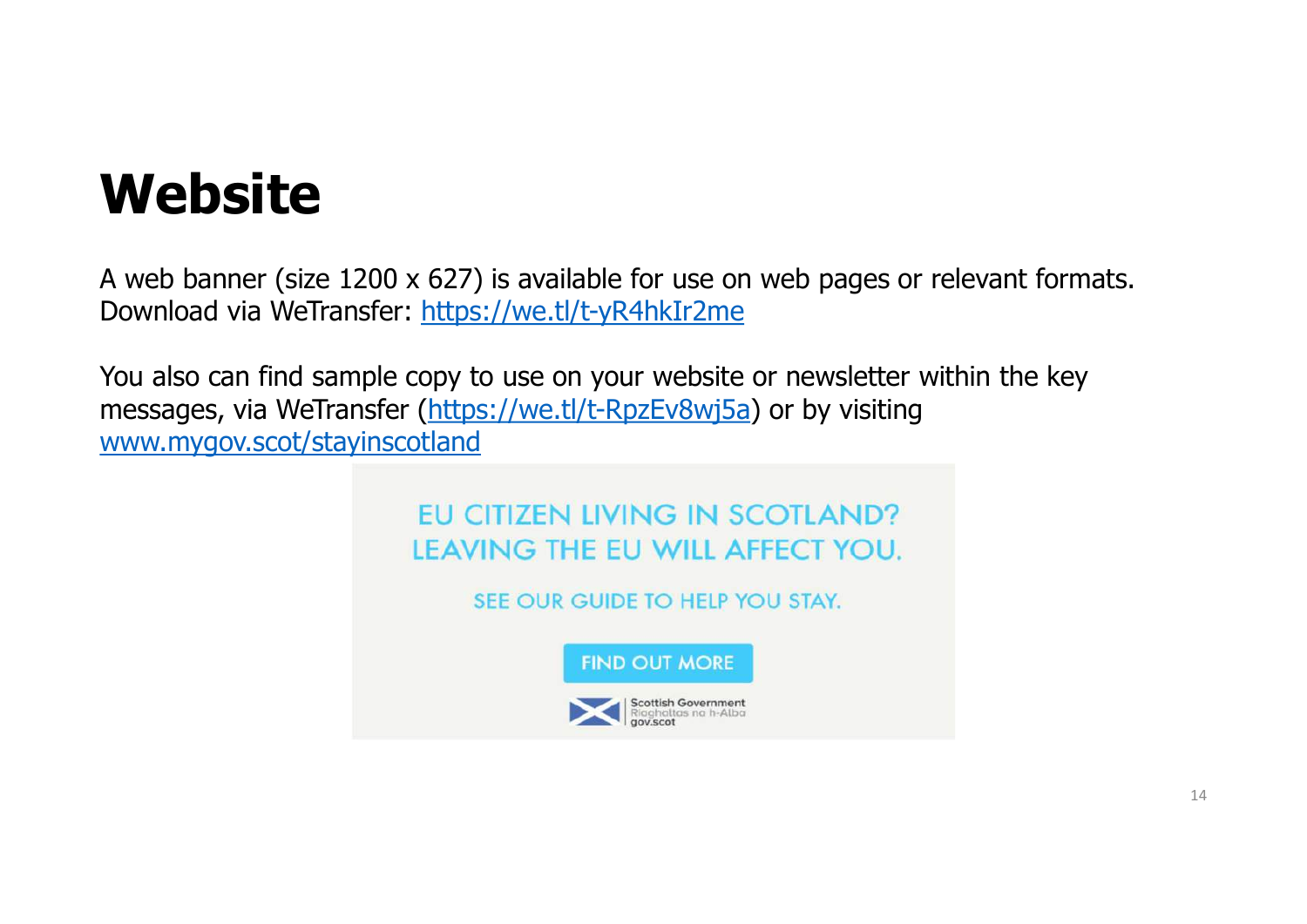# Suggested web copy:

Following decisions by the UK Government, the UK has now left the EU.

EU citizens living in Scotland will need to apply to the UK Government's EU Settlement Scheme in order to continue living, working and studying in the UK.

To help guide you through the steps you need to take to stay, the Scottish Government has produced a package of support at www.mygov.scot/stayinscotland

A support and advice service is also available for all citizens living in Scotland affected by the UK Government's EU Settlement Scheme who may need additional information and support.

Following decisions by the UK Government, the UK has now left the EU.<br>FU citizens living in Scotland will need to apply to the UK Government's EU Settlement Scheme in<br>order to continue living, working and studying in the U 9847 or visit cas.org.uk/Brexit